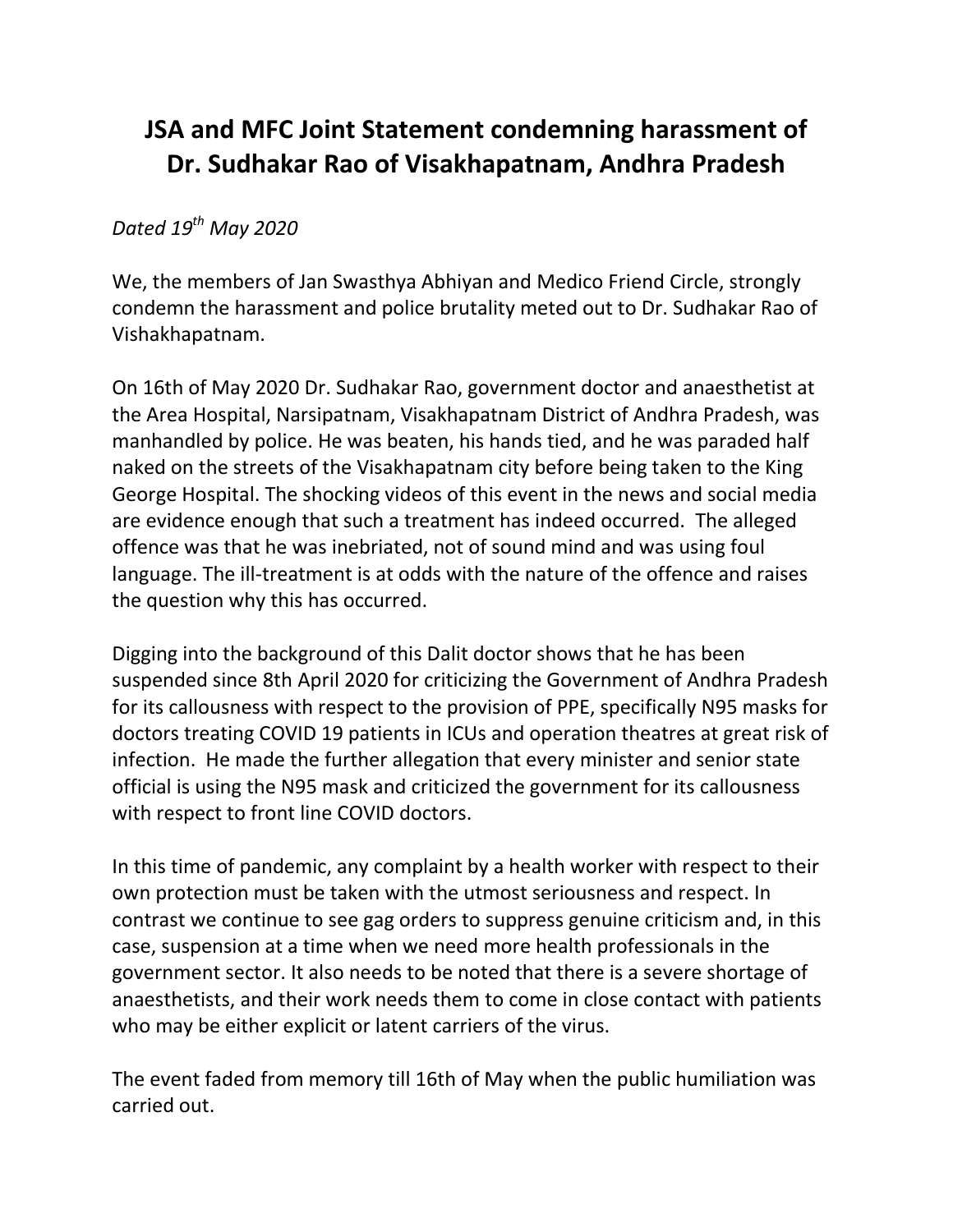Dr Sudhakar has averred in personal communication to the media that the police have planted liquor bottles in his car and that he and his family were constantly threatened and abused on the phone for his public criticism. Dr Sudhakar's family has pleaded that he is in a bad mental state because of the harassment meted out to him.

Though the police assert that there was no connection between his public criticism of government and the humiliation meted out to him, there has been police excess. However, it is puzzling why this excess occurred unless one looks at Dr Sudhakar's recent criticism of the Government of AP, and suspension. Once we do so, it is clear that the campaign to terrorize him, the defamation, the humiliation, and the vicious attack by the police has occurred as a systematic programme of vendetta against a criticism of the callousness of the officials of the Government of Andhra Pradesh. The use of a stereotype of alcoholism, drug addiction and mental unsoundness to stigmatize the doctor is not only to justify police actions but also to discredit his criticism of the government's callousness on the issue of provision of PPE. Such treatment by the government of a doctor will demoralize the health personnel struggling to provide medical care in government hospitals with inadequate protection. Moreover, a person that is indeed of unsound mind or otherwise anxious, depressed or even inebriated, calls for a humane and caring response, not violence and brutality.

In this specific case, it must be pointed out that such a treatment of parading a half dressed person in public would never have occurred if the doctor had belonged to one of the upper castes with a strong political connection. The police action demonstrates clear brutality in dealing with a person of an oppressed caste.

It has been reported that the police constable who has ill-treated the doctor has been suspended. However, it is quite clear that said constable would not have resorted to such extreme measures in full view of public and TV cameras without the approval of superior officers. The constable who has been suspended is a scapegoat to avert public outrage against the almost certain involvement of the upper echelon.

Jan Swasthya Abhiyan and Medico Friend Circle condemn this atrocity and call upon the Government of Andhra Pradesh to punish the police functionaries